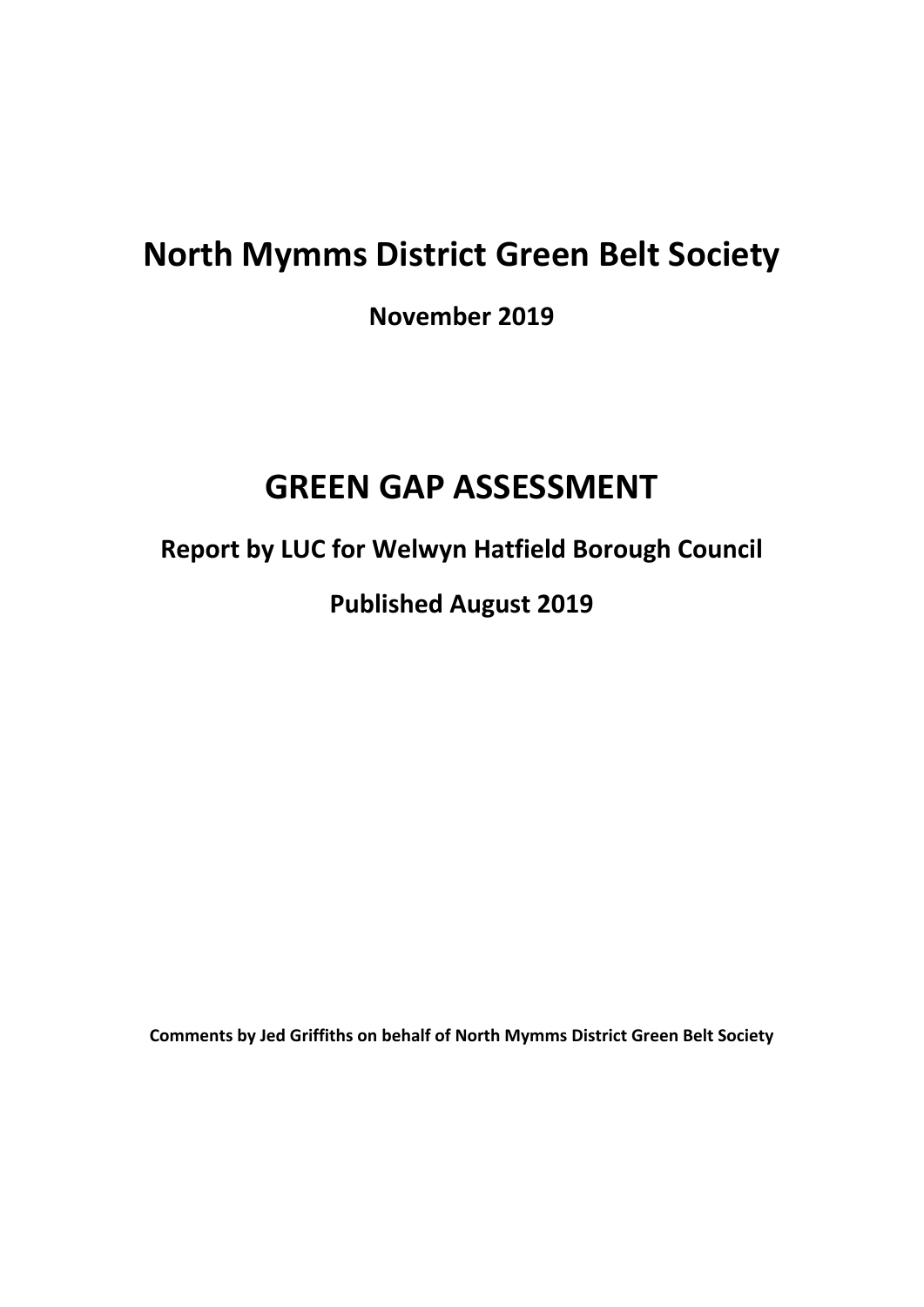## **Introduction**

1. This statement has been prepared by Jed Griffiths MA DipTP FRTPI on behalf of the North Mymms District Green Belt Society. It has been compiled in response to the Green Gap Assessment Report, prepared by LUC consultants for Welwyn Hatfield Borough Council, and published in August 2019. The report and its appendices form part of the evidence base for the Local Plan Examination, and have been placed on the examination web-site as documents EX160, EX160A, and EX160B. In compiling this statement, regard has also been paid to the Landscape Sensitivity Assessment report (EX156), the results of which are shown on the maps in Appendix 1.

#### **Context**

- 2. The Society generally welcomes the publication of the report, in that it will make a valuable contribution to the debate at the examination of the Local Plan. During the earlier stages of the examination, the Society have emphasised the role of the Green Belt in separating settlements from each other. Although one of the stated aims of the Green Belt is to prevent the merger of towns, in Welwyn Hatfield, the "green gaps" have served also to protect the identity of villages. The Society strongly agrees with the view in paragraph 1.6 of the report, about the role of the Green Belt in the adopted District Plan, which has helped to maintain the existing settlement pattern.
- 3. As noted in paragraph 1.7 of the report, the Examination Inspector has questioned the role of the Green Belt in performing this "local purpose". The Inspector's suggestion of specific policy designations to provide protection for the gaps between settlements is supported as one of the main aims of the study. The list of the relevant settlements, shown on Figure 1.1, is noted, although the Society questions the inclusion of the "villages potentially to be inset from the Green Belt". These include Bell Bar and Swanley Bar, which, in the view of the Society, should continue to be "washed over" by the Green Belt.

## **Methodology**

4. The methodology for the study, set out in Chapter 2 of the report, is generally sound and comprehensive. With the exception of the "potential inset" villages, the candidate areas for assessment are supported. The stepped approach to the assessment of each candidate area is robust. Inclusion of the ratings from the Landscape Sensitivity Assessment and the analyses of gap values and opportunities give added value to the process. The summaries and recommendations for each area complete the picture. The Society's comments on each of the assessments are set out below.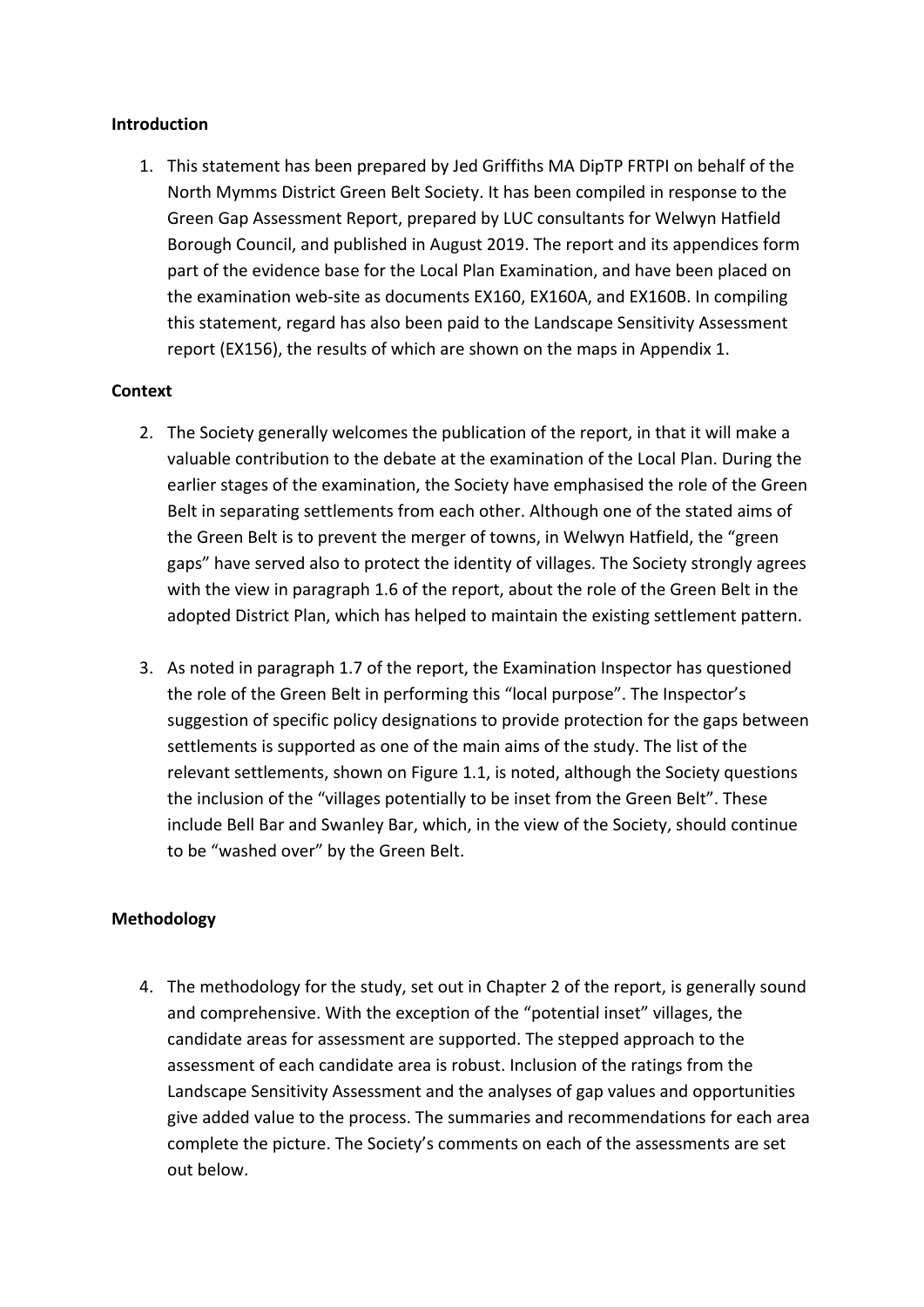## **Settlement Gap Assessments**

#### **Hatfield and Welham Green**

- 5. The importance of this area has been stressed in previous submissions by the Society. The A1001 road marks a very strong boundary between Hatfield and the countryside. There is a clear acknowledgement in the analysis of its sensitivity in landscape terms, and its vulnerability to development pressures. Reference is made to the number of areas promoted in response to the Borough Council's Call for Sites exercise. The Society has already expressed its concerns about these proposals in its earlier comments.
- 6. The recommendations are generally supported by the Society, in particular that this should be a "gap policy area." The boundaries of the proposed designation are also endorsed including the area on the western edge of Welham Green. In the view of the Society, however, the Marshmoor area, to the east of the village, should also be included in the "gap policy area." In the analysis section of the assessment, there is reference to the perception of the gap, when travelling along the A1000 at Marshmoor. The Society has argued in its previous representations that Marshmoor performs an important Green Belt function in the separation of Welham Green from the environs of Hatfield. This should have been recognised in the report. Further comment is made about the role of the Marshmoor area in the conclusions to this statement (see paragraph 18 below).

## **Welham Green and Brookmans Park**

- 7. The analysis contained in the report recognises the characteristics of this gap, and its landscape sensitivities. Its importance has been acknowledged in the earlier Green Belt Study and by the Society in representations made to the examination. Potential designation as a "gap policy area" is strongly supported. The area suggested on map 2, however, should embrace the area to the south west of Welham Green, including Potterells Farm. In landscape terms, this would make sense, because it would be consistent with the suggested boundary of the gap to the west of the village.
- 8. Potterells Farm was rejected as a possible housing site in the submitted Local Plan, but has been re-promoted in the recent call for sites. The Society has consistently registered its strong objections to the development of Potterells Farm and other sites to the south west of the village. In the Green Belt Study, these areas were assessed as "high" or "very high". They should not be excluded from the "gap policy area."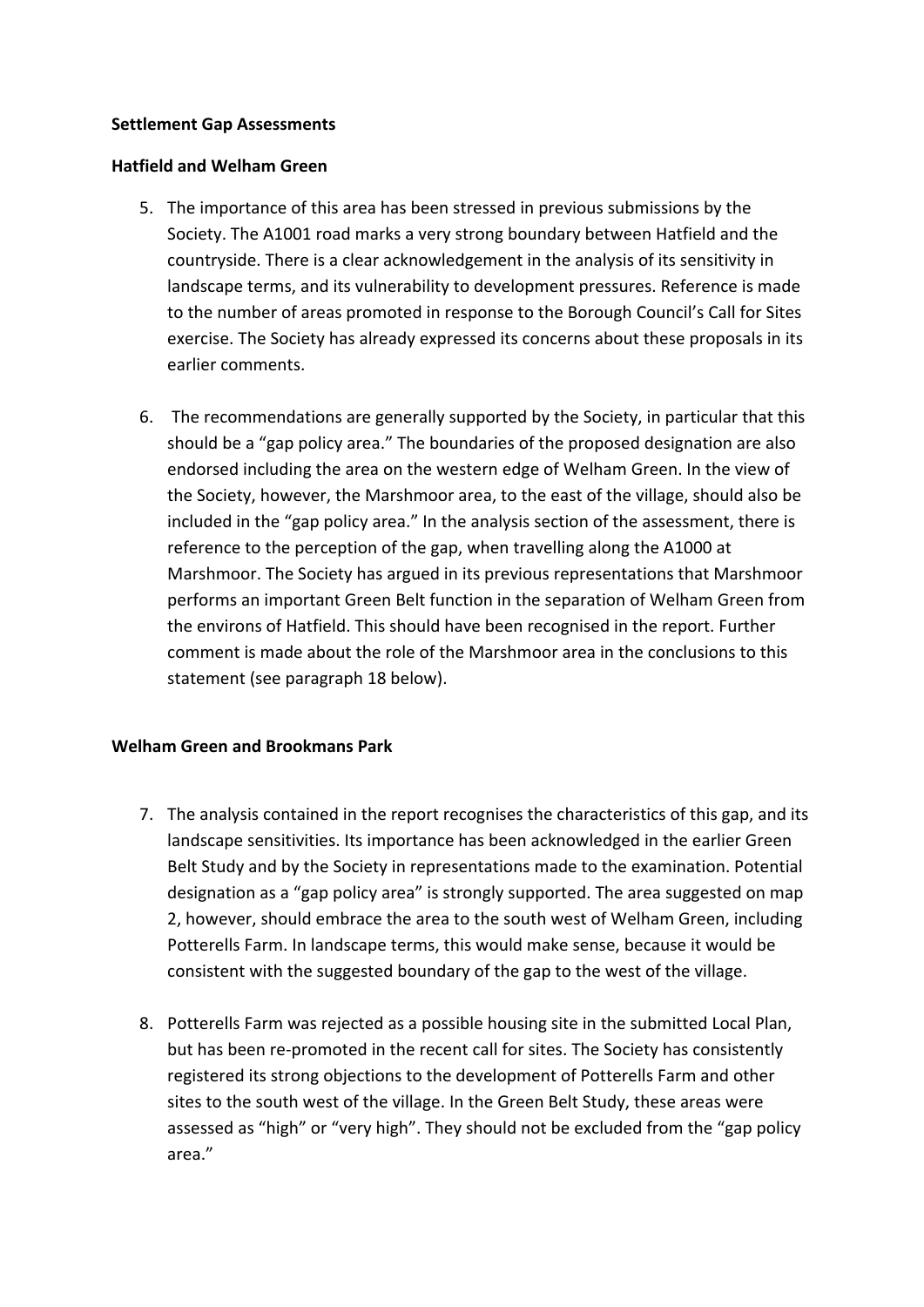#### **Bell Bar and Brookmans Park**

- 9. In its previous submissions to the examination, the Society has objected to the potential exclusion of Bell Bar from the Green Belt. The description in the assessment of Bell Bar as a village is erroneous. In essence it is a hamlet, with a haphazard pattern of development along the A1000 Great North Road. The Society rejects the statement in the assessment that Bell Bar is joined to Brookmans Park. It may appear to do from the map, but there is no connecting road or footpath between the two settlements. Indeed, there is a distinct visual gap between Uplands Drive and the cross-roads at Swan Lodge on the A1000. The assessment and its conclusions serve to reinforce the Society's views about the dangers of coalescence and ribbon development along this route corridor. (see paragraph 18 below)
- 10. The Society has noted the comprehensive assessments of landscape sensitivity and the analysis of the ecological, cultural heritage, and habitat networks. It is clear from the commentary and the summary, however, that the important issue is not the "gap" between Bell Bar and Brookmans Park. Rather, it is the sensitivity of the setting to the north of Brookmans Park, and the potential impact of development on the Green Belt in that sector. This is clearly expressed in the final part of the summary. For the reasons stated above, the Society would argue that this section should have been removed altogether from the Green Gap Assessment.

## **Brookmans Park, Swanley Bar, and Little Heath**

11. In its previous submissions, the Society has objected to the potential removal of Swanley Bar from the Green Belt. As described in the report, it is a small nucleated settlement, and has none of the range of facilities and services which would justify its exclusion. This part of the assessment should be concerned therefore only with the gap between Brookmans Park and Little Heath. The sub-division of the analysis between Brookmans Park and Swanley Bar, and Swanley Bar and Little Heath, is unnecessary and distorts the overall assessment. Little Heath itself is a specified settlement in the Welwyn Hatfield District Plan. It is a distinctive community – it is not, as described in the report, a suburb of Potters Bar.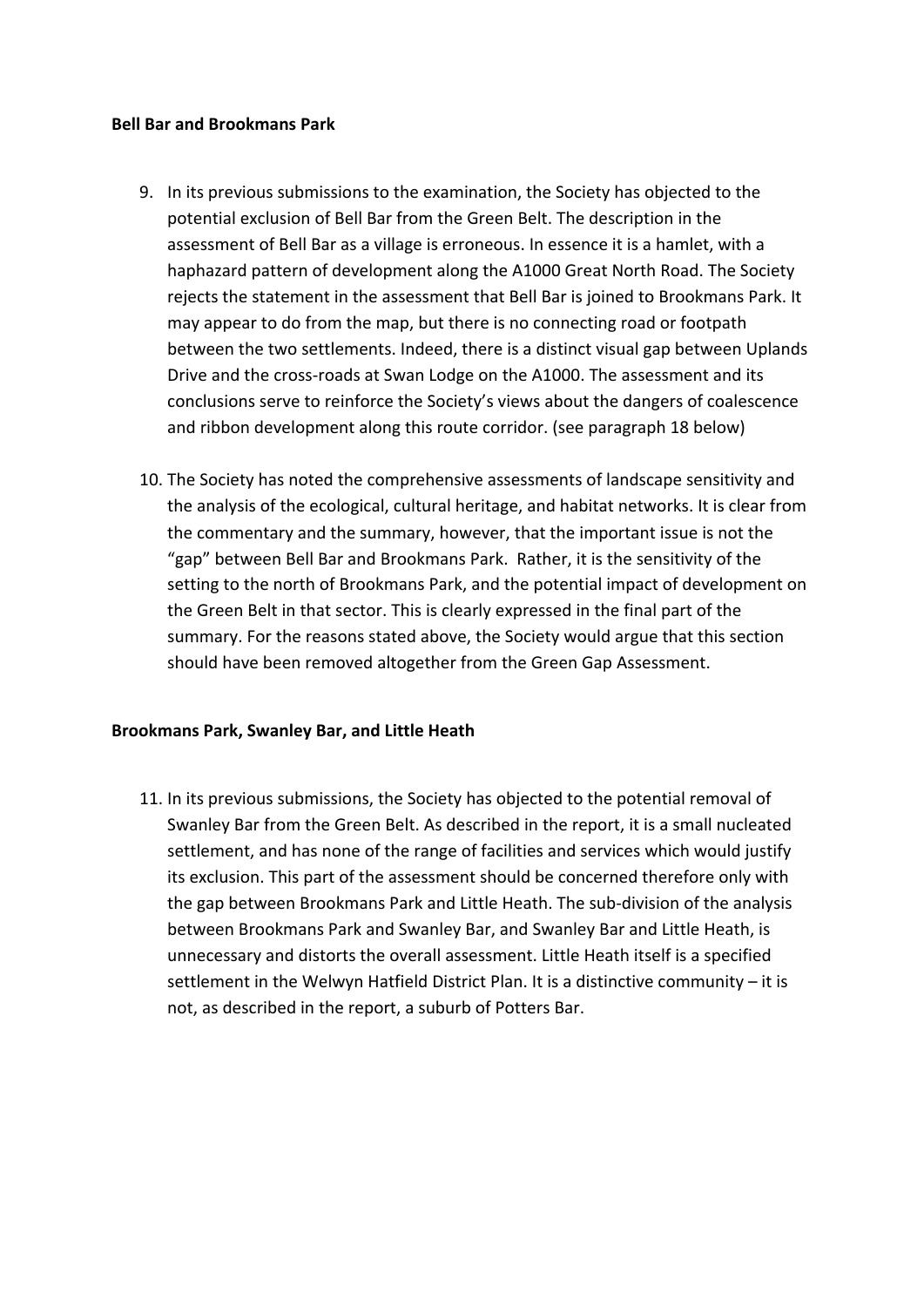- 12. The Society agrees that there should be a "gap policy area" to the south of Brookmans Park, but that it should extend to the Borough boundary with Hertsmere. It should extend to the East Coast main railway in the west; in the east to the A1000 road, including the area between Swanley Bay Lane and Little Heath. The part of the assessment which refers to the gap between Swanley Bar and Little Heath should be removed from the report.
- 13. It is important that the "gap policy area" should be extended to the south of Hawkshead Lane, which is part of Landscape Character Sub-area 54c. In the assessment, its sensitivity is described as "moderate-high", due to the elevated landform and visual openness. This description is equally applicable to the area to the south of the Lane, and it should therefore be considered as part of the gap.
- 14. The Inspector has been made aware of the recent consultation on the review of the Hertsmere Local Plan, which includes the option of possible housing development on the northern edge of Potters Bar. The Society has expressed its concerns about this and the potential impact on the Green Belt. The threat of development at Potters Bar reinforces the need to extend the "gap policy area" as described above. The Society believes that the consultants should have been asked to assess the whole of the gap between Brookmans Park and Potters Bar, including Swanley Bar and Little Heath. It was a mistake not to do so.

## **Little Heath and Northaw**

15. At 1.3 Km, this is a very wide gap, and it is questionable as to whether it should have been assessed in the study. It would appear that it has only been included for the sake of completeness, as Northaw is one of the villages "potentially to be inset from the Green Belt." In the view of the Society, even if Northaw were to be removed from the Green Belt, the gap between the two settlements is sufficiently wide to be covered by other policies. There is no need for it to be covered by a "gap policy area" in the Local Plan. The small part to the west of the A1000 should be included in the "gap policy area" between Brookmans Park and Little Heath (see above).